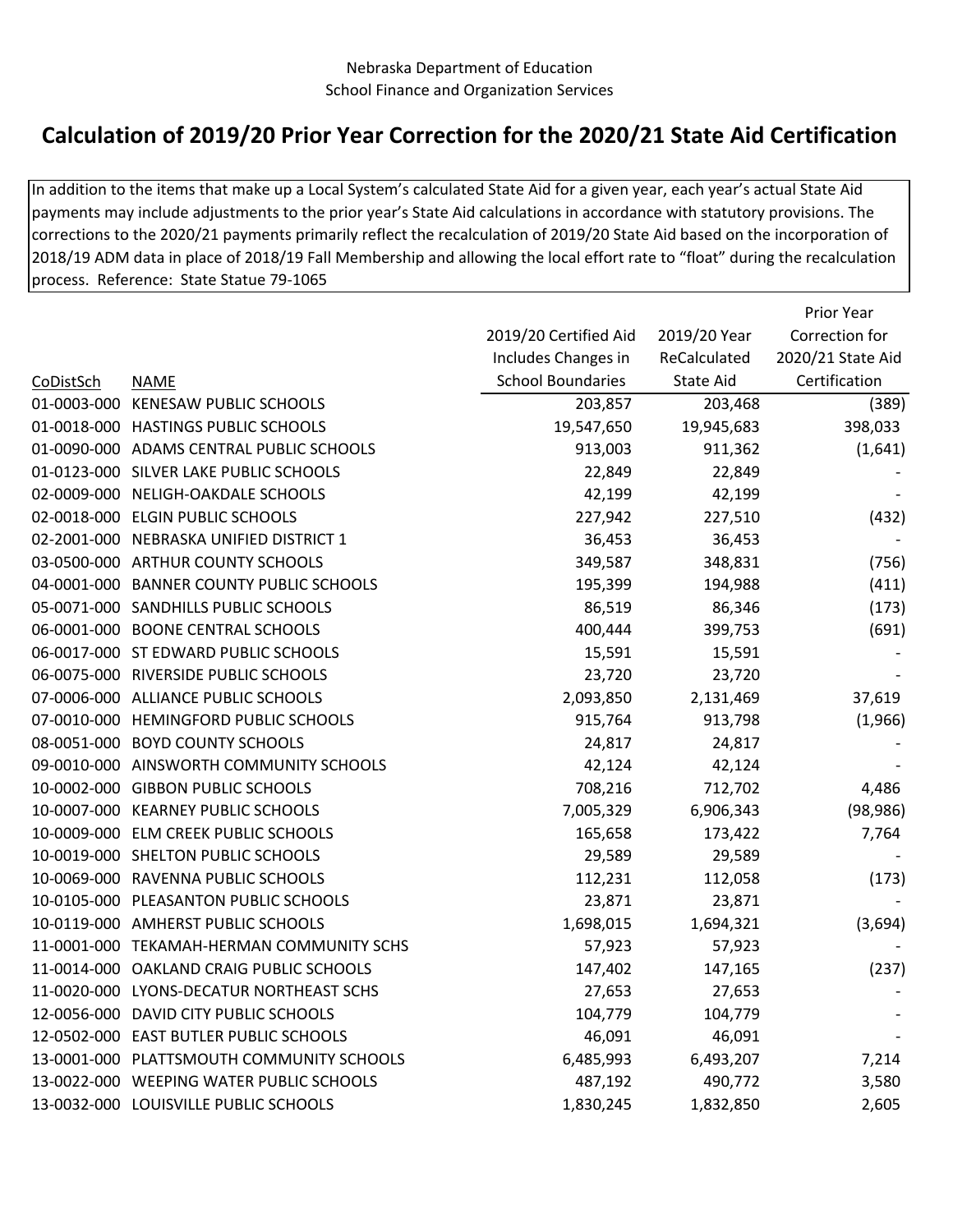|                  |                                            |                          |              | Prior Year        |
|------------------|--------------------------------------------|--------------------------|--------------|-------------------|
|                  |                                            | 2019/20 Certified Aid    | 2019/20 Year | Correction for    |
|                  |                                            | Includes Changes in      | ReCalculated | 2020/21 State Aid |
| <b>CoDistSch</b> | <b>NAME</b>                                | <b>School Boundaries</b> | State Aid    | Certification     |
| 13-0056-000      | <b>CONESTOGA PUBLIC SCHOOLS</b>            | 434,397                  | 441,548      | 7,151             |
| 13-0097-000      | ELMWOOD-MURDOCK PUBLIC SCHOOLS             | 789,118                  | 793,739      | 4,621             |
| 14-0008-000      | HARTINGTON NEWCASTLE PUBLIC SCHOOLS        | 76,795                   | 76,795       |                   |
|                  | 14-0045-000 RANDOLPH PUBLIC SCHOOLS        | 29,233                   | 29,233       |                   |
| 14-0054-000      | LAUREL-CONCORD-COLERIDGE SCHOOL            | 57,746                   | 57,746       |                   |
|                  | 14-0101-000 WYNOT PUBLIC SCHOOLS           | 1,218,802                | 1,220,890    | 2,088             |
|                  | 15-0010-000 CHASE COUNTY SCHOOLS           | 313,137                  | 312,597      | (540)             |
|                  | 15-0536-000 WAUNETA-PALISADE PUBLIC SCHS   | 17,094                   | 17,094       |                   |
|                  | 16-0006-000 VALENTINE COMMUNITY SCHOOLS    | 79,486                   | 79,486       |                   |
|                  | 16-0030-000 CODY-KILGORE PUBLIC SCHS       | 1,088,887                | 1,091,772    | 2,885             |
|                  | 17-0001-000 SIDNEY PUBLIC SCHOOLS          | 4,784,265                | 4,791,193    | 6,928             |
|                  | 17-0003-000 LEYTON PUBLIC SCHOOLS          | 98,026                   | 97,853       | (173)             |
|                  | 17-0009-000 POTTER-DIX PUBLIC SCHOOLS      | 586,250                  | 584,998      | (1, 252)          |
|                  | 18-0002-000 SUTTON PUBLIC SCHOOLS          | 196,204                  | 195,923      | (281)             |
|                  | 18-0011-000 HARVARD PUBLIC SCHOOLS         | 408,235                  | 407,371      | (864)             |
|                  | 19-0039-000 LEIGH COMMUNITY SCHOOLS        | 194,962                  | 194,595      | (367)             |
| 19-0058-000      | <b>CLARKSON PUBLIC SCHOOLS</b>             | 109,576                  | 109,381      | (195)             |
| 19-0070-000      | HOWELLS-DODGE CONSOLIDATED SCHOOLS         | 46,938                   | 46,938       |                   |
|                  | 19-0123-000 SCHUYLER COMMUNITY SCHOOLS     | 3,836,167                | 3,783,495    | (52, 672)         |
|                  | 20-0001-000 WEST POINT PUBLIC SCHOOLS      | 124,867                  | 124,867      |                   |
|                  | 20-0020-000 BANCROFT-ROSALIE COMM SCHOOLS  | 533,521                  | 532,398      | (1, 123)          |
|                  | 20-0030-000 WISNER-PILGER PUBLIC SCHOOLS   | 327,071                  | 326,467      | (604)             |
|                  | 21-0015-000 ANSELMO-MERNA PUBLIC SCHOOLS   | 451,714                  | 450,763      | (951)             |
| 21-0025-000      | <b>BROKEN BOW PUBLIC SCHOOLS</b>           | 91,723                   | 91,723       |                   |
| 21-0044-000      | <b>ANSLEY PUBLIC SCHOOLS</b>               | 13,388                   | 13,388       |                   |
|                  | 21-0084-000 SARGENT PUBLIC SCHOOLS         | 69,723                   | 69,594       | (129)             |
|                  | 21-0089-000 ARNOLD PUBLIC SCHOOLS          | 93,187                   | 93,036       | (151)             |
|                  | 21-0180-000 CALLAWAY PUBLIC SCHOOLS        | 18,930                   | 18,930       |                   |
|                  | 22-0011-000 SO SIOUX CITY COMMUNITY SCHS   | 27,869,598               | 28,042,396   | 172,798           |
|                  | 22-0031-000 HOMER COMMUNITY SCHOOLS        | 1,342,513                | 1,345,778    | 3,265             |
|                  | 23-0002-000 CHADRON PUBLIC SCHOOLS         | 4,532,670                | 4,489,149    | (43, 521)         |
|                  | 23-0071-000 CRAWFORD PUBLIC SCHOOLS        | 827,808                  | 830,138      | 2,330             |
|                  | 24-0001-000 LEXINGTON PUBLIC SCHOOLS       | 19,658,771               | 19,879,506   | 220,735           |
|                  | 24-0004-000 OVERTON PUBLIC SCHOOLS         | 583,081                  | 586,361      | 3,280             |
|                  | 24-0011-000 COZAD COMMUNITY SCHOOLS        | 1,762,591                | 1,770,598    | 8,007             |
|                  | 24-0020-000 GOTHENBURG PUBLIC SCHOOLS      | 744,694                  | 753,088      | 8,394             |
|                  | 24-0101-000 SUMNER-EDDYVILLE-MILLER SCHS   | 178,533                  | 178,166      | (367)             |
|                  | 25-0025-000 CREEK VALLEY SCHOOLS           | 64,337                   | 64,337       |                   |
|                  | 25-0095-000 SOUTH PLATTE PUBLIC SCHOOLS    | 191,872                  | 191,483      | (389)             |
|                  | 26-0001-000 PONCA PUBLIC SCHOOLS           | 1,747,213                | 1,748,387    | 1,174             |
|                  | 26-0070-000 ALLEN CONSOLIDATED SCHOOLS     | 12,830                   | 12,830       |                   |
|                  | 26-0561-000 EMERSON-HUBBARD PUBLIC SCHOOLS | 27,522                   | 27,522       |                   |
|                  | 27-0001-000 FREMONT PUBLIC SCHOOLS         | 17,319,207               | 17,621,105   | 301,898           |
|                  | 27-0062-000 SCRIBNER-SNYDER COMMUNITY SCHS | 35,358                   | 35,358       |                   |
|                  | 27-0594-000 LOGAN VIEW PUBLIC SCHOOLS      | 260,760                  | 260,307      | (453)             |
|                  |                                            |                          |              |                   |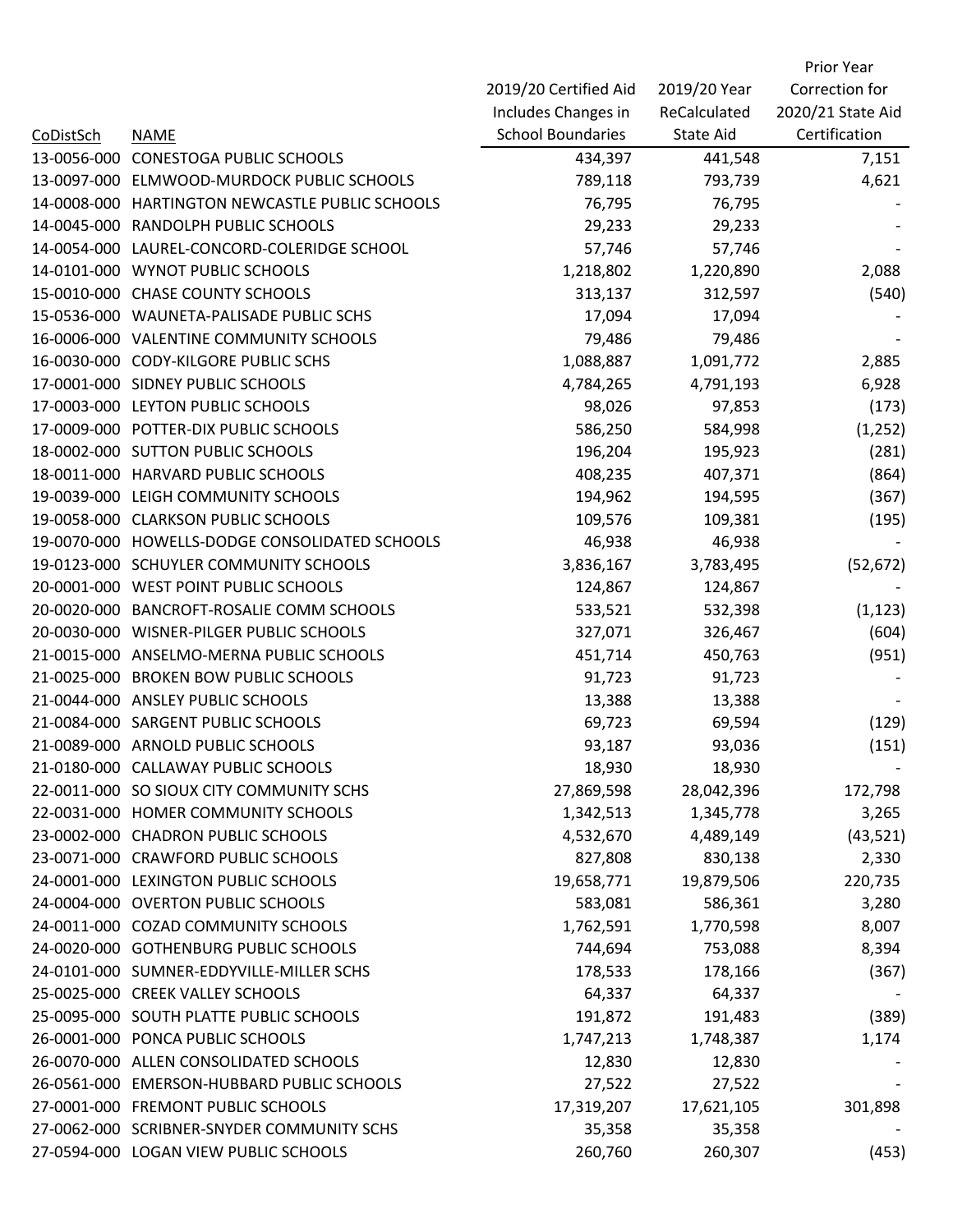|                  |                                            |                          |                  | Prior Year        |
|------------------|--------------------------------------------|--------------------------|------------------|-------------------|
|                  |                                            | 2019/20 Certified Aid    | 2019/20 Year     | Correction for    |
|                  |                                            | Includes Changes in      | ReCalculated     | 2020/21 State Aid |
| <b>CoDistSch</b> | <b>NAME</b>                                | <b>School Boundaries</b> | <b>State Aid</b> | Certification     |
| 27-0595-000      | NORTH BEND CENTRAL PUBLIC SCHS             | 838,980                  | 837,273          | (1,707)           |
| 28-0001-000      | OMAHA PUBLIC SCHOOLS                       | 291,390,334              | 291,462,708      | 72,374            |
| 28-0010-000      | <b>ELKHORN PUBLIC SCHOOLS</b>              | 17,846,317               | 18,063,165       | 216,848           |
| 28-0015-000      | DOUGLAS CO WEST COMMUNITY SCHS             | 851,544                  | 850,537          | (1,007)           |
| 28-0017-000      | MILLARD PUBLIC SCHOOLS                     | 78,967,473               | 78,873,754       | (93, 719)         |
| 28-0054-000      | <b>RALSTON PUBLIC SCHOOLS</b>              | 12,267,825               | 12,164,177       | (103, 648)        |
|                  | 28-0059-000 BENNINGTON PUBLIC SCHOOLS      | 12,731,541               | 12,984,576       | 253,035           |
|                  | 28-0066-000 WESTSIDE COMMUNITY SCHOOLS     | 18,220,223               | 18,182,290       | (37, 933)         |
|                  | 29-0117-000 DUNDY CO STRATTON PUBLIC SCHS  | 31,651                   | 31,651           |                   |
| 30-0001-000      | <b>EXETER-MILLIGAN PUBLIC SCHOOLS</b>      | 38,046                   | 38,046           |                   |
|                  | 30-0025-000 FILLMORE CENTRAL PUBLIC SCHS   | 76,699                   | 76,699           |                   |
|                  | 30-0054-000 SHICKLEY PUBLIC SCHOOLS        | 87,970                   | 87,819           | (151)             |
|                  | 31-0506-000 FRANKLIN PUBLIC SCHOOLS        | 85,200                   | 85,071           | (129)             |
|                  | 32-0046-000 MAYWOOD PUBLIC SCHOOLS         | 129,296                  | 129,037          | (259)             |
|                  | 32-0095-000 EUSTIS-FARNAM PUBLIC SCHOOLS   | 69,033                   | 68,925           | (108)             |
|                  | 32-0125-000 MEDICINE VALLEY PUBLIC SCHOOLS | 512,517                  | 515,300          | 2,783             |
| 33-0018-000      | <b>ARAPAHOE PUBLIC SCHOOLS</b>             | 174,416                  | 174,092          | (324)             |
|                  | 33-0021-000 CAMBRIDGE PUBLIC SCHOOLS       | 974,324                  | 977,520          | 3,196             |
|                  | 33-0540-000 SOUTHERN VALLEY SCHOOLS        | 34,804                   | 34,804           |                   |
|                  | 34-0001-000 SOUTHERN SCHOOL DISTRICT 1     | 1,311,562                | 1,315,396        | 3,834             |
|                  | 34-0015-000 BEATRICE PUBLIC SCHOOLS        | 5,958,821                | 6,021,847        | 63,026            |
|                  | 34-0034-000 FREEMAN PUBLIC SCHOOLS         | 866,091                  | 864,277          | (1,814)           |
|                  | 34-0100-000 DILLER-ODELL PUBLIC SCHOOLS    | 209,729                  | 209,318          | (411)             |
| 35-0001-000      | <b>GARDEN COUNTY SCHOOLS</b>               | 29,829                   | 29,829           |                   |
| 36-0100-000      | <b>BURWELL PUBLIC SCHOOLS</b>              | 222,678                  | 222,246          | (432)             |
| 37-0030-000      | ELWOOD PUBLIC SCHOOLS                      | 33,430                   | 33,430           |                   |
|                  | 38-0011-000 HYANNIS AREA SCHOOLS           | 155,315                  | 155,012          | (303)             |
| 39-0060-000      | CENTRAL VALLEY PUBLIC SCHOOLS              | 25,357                   | 25,357           |                   |
| 40-0002-000      | <b>GRAND ISLAND PUBLIC SCHOOLS</b>         | 57,767,772               | 58,919,116       | 1,151,344         |
|                  | 40-0082-000 NORTHWEST PUBLIC SCHOOLS       | 8,440,273                | 8,421,936        | (18, 337)         |
|                  | 40-0083-000 WOOD RIVER RURAL SCHOOLS       | 55,495                   | 55,495           |                   |
| 40-0126-000      | DONIPHAN-TRUMBULL PUBLIC SCHS              | 162,523                  | 162,328          | (195)             |
|                  | 41-0002-000 GILTNER PUBLIC SCHOOLS         | 695,884                  | 694,393          | (1, 491)          |
|                  | 41-0091-000 HAMPTON PUBLIC SCHOOL          | 354,115                  | 353,380          | (735)             |
|                  | 41-0504-000 AURORA PUBLIC SCHOOLS          | 191,740                  | 191,740          |                   |
|                  | 42-0002-000 ALMA PUBLIC SCHOOLS            | 1,141,213                | 1,147,576        | 6,363             |
|                  | 43-0079-000 HAYES CENTER PUBLIC SCHOOLS    | 7,846                    | 7,846            |                   |
|                  | 44-0070-000 HITCHCOCK CO SCH SYSTEM        | 23,359                   | 23,359           |                   |
|                  | 45-0007-000 O'NEILL PUBLIC SCHOOLS         | 94,025                   | 94,025           |                   |
|                  | 45-0029-000 EWING PUBLIC SCHOOLS           | 14,037                   | 14,037           |                   |
|                  | 45-0044-000 STUART PUBLIC SCHOOLS          | 787,663                  | 789,386          | 1,723             |
|                  | 45-0137-000 CHAMBERS PUBLIC SCHOOLS        | 77,978                   | 77,827           | (151)             |
|                  | 45-0239-000 WEST HOLT PUBLIC SCHOOLS       | 44,930                   | 44,909           | (21)              |
|                  | 46-0001-000 MULLEN PUBLIC SCHOOLS          | 278,633                  | 278,050          | (583)             |
|                  | 47-0001-000 ST PAUL PUBLIC SCHOOLS         | 1,284,596                | 1,290,890        | 6,294             |
|                  |                                            |                          |                  |                   |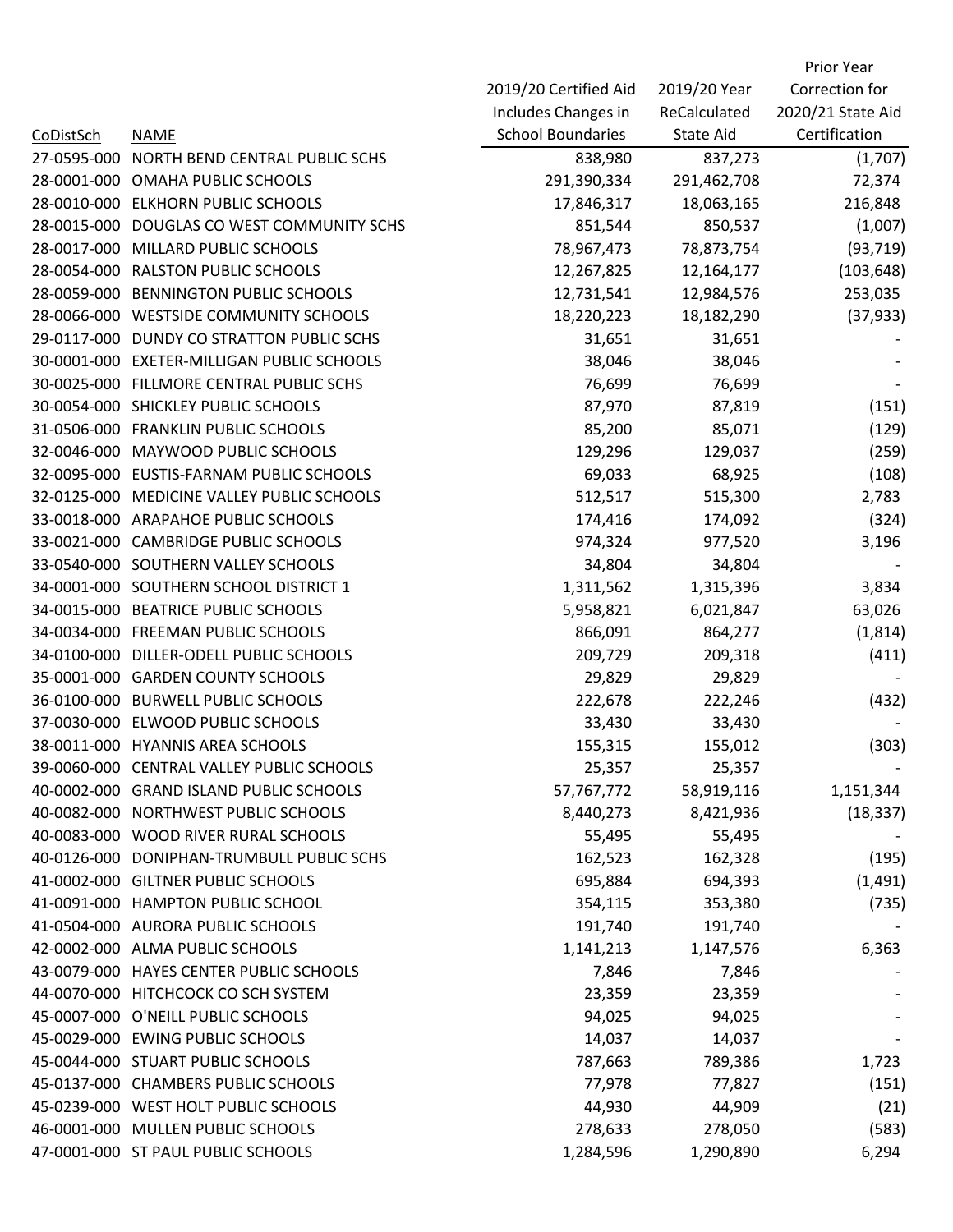|                  |                                            |                          |              | Prior Year        |
|------------------|--------------------------------------------|--------------------------|--------------|-------------------|
|                  |                                            | 2019/20 Certified Aid    | 2019/20 Year | Correction for    |
|                  |                                            | Includes Changes in      | ReCalculated | 2020/21 State Aid |
| <b>CoDistSch</b> | <b>NAME</b>                                | <b>School Boundaries</b> | State Aid    | Certification     |
| 47-0100-000      | <b>CENTURA PUBLIC SCHOOLS</b>              | 362,201                  | 361,510      | (691)             |
|                  | 47-0103-000 ELBA PUBLIC SCHOOLS            | 797,043                  | 804,442      | 7,399             |
|                  | 48-0008-000 FAIRBURY PUBLIC SCHOOLS        | 101,966                  | 101,966      |                   |
|                  | 48-0300-000 TRI COUNTY PUBLIC SCHOOLS      | 463,942                  | 463,014      | (928)             |
| 48-0303-000      | <b>MERIDIAN PUBLIC SCHOOLS</b>             | 779,652                  | 777,968      | (1,684)           |
|                  | 49-0033-000 STERLING PUBLIC SCHOOLS        | 26,053                   | 29,016       | 2,963             |
|                  | 49-0050-000 JOHNSON CO CENTRAL PUBLIC SCHS | 49,804                   | 49,804       |                   |
|                  | 50-0001-000 WILCOX-HILDRETH PUBLIC SCHOOLS | 25,476                   | 25,476       |                   |
|                  | 50-0501-000 AXTELL COMMUNITY SCHOOLS       | 166,806                  | 166,503      | (303)             |
| 50-0503-000      | MINDEN PUBLIC SCHOOLS                      | 93,154                   | 93,154       |                   |
|                  | 51-0001-000 OGALLALA PUBLIC SCHOOLS        | 113,336                  | 113,336      |                   |
|                  | 51-0006-000 PAXTON CONSOLIDATED SCHOOLS    | 566,467                  | 565,258      | (1,209)           |
|                  | 52-0100-000 KEYA PAHA COUNTY SCHOOLS       | 11,111                   | 11,111       |                   |
|                  | 53-0001-000 KIMBALL PUBLIC SCHOOLS         | 45,540                   | 45,540       |                   |
| 54-0013-000      | <b>CREIGHTON COMMUNITY PUBLIC SCHOOLS</b>  | 110,467                  | 110,294      | (173)             |
|                  | 54-0096-000 CROFTON COMMUNITY SCHOOLS      | 358,363                  | 357,651      | (712)             |
| 54-0501-000      | NIOBRARA PUBLIC SCHOOLS                    | 1,808,114                | 1,809,993    | 1,879             |
| 54-0505-000      | SANTEE COMMUNITY SCHOOLS                   | 2,990,216                | 2,991,747    | 1,531             |
|                  | 54-0576-000 WAUSA PUBLIC SCHOOLS           | 31,430                   | 31,409       | (21)              |
| 54-0586-000      | <b>BLOOMFIELD COMMUNITY SCHOOLS</b>        | 38,946                   | 38,946       |                   |
|                  | 55-0001-000 LINCOLN PUBLIC SCHOOLS         | 135,127,528              | 132,460,624  | (2,666,904)       |
|                  | 55-0145-000 WAVERLY SCHOOL DISTRICT 145    | 287,949                  | 287,949      |                   |
|                  | 55-0148-000 MALCOLM PUBLIC SCHOOLS         | 2,942,120                | 2,946,365    | 4,245             |
| 55-0160-000      | NORRIS SCHOOL DIST 160                     | 4,443,901                | 4,527,460    | 83,559            |
| 55-0161-000      | RAYMOND CENTRAL PUBLIC SCHOOLS             | 477,068                  | 484,187      | 7,119             |
| 56-0001-000      | NORTH PLATTE PUBLIC SCHOOLS                | 9,730,145                | 9,657,785    | (72, 360)         |
| 56-0006-000      | <b>BRADY PUBLIC SCHOOLS</b>                | 202,829                  | 202,418      | (411)             |
|                  | 56-0007-000 MAXWELL PUBLIC SCHOOLS         | 1,845,900                | 1,841,861    | (4,039)           |
|                  | 56-0037-000 HERSHEY PUBLIC SCHOOLS         | 1,560,768                | 1,557,398    | (3, 370)          |
|                  | 56-0055-000 SUTHERLAND PUBLIC SCHOOLS      | 108,053                  | 116,242      | 8,189             |
|                  | 56-0565-000 WALLACE PUBLIC SCH DIST 65 R   | 326,967                  | 326,276      | (691)             |
|                  | 57-0501-000 STAPLETON PUBLIC SCHOOLS       | 425,219                  | 424,312      | (907)             |
|                  | 58-0025-000 LOUP COUNTY PUBLIC SCHOOLS     | 7,139                    | 7,139        |                   |
| 59-0001-000      | <b>MADISON PUBLIC SCHOOLS</b>              | 64,198                   | 64,198       |                   |
|                  | 59-0002-000 NORFOLK PUBLIC SCHOOLS         | 11,521,965               | 11,822,983   | 301,018           |
| 59-0005-000      | <b>BATTLE CREEK PUBLIC SCHOOLS</b>         | 584,764                  | 583,576      | (1, 188)          |
| 59-0013-000      | NEWMAN GROVE PUBLIC SCHOOLS                | 20,992                   | 20,992       |                   |
|                  | 59-0080-000 ELKHORN VALLEY SCHOOLS         | 158,623                  | 158,386      | (237)             |
|                  | 60-0090-000 MC PHERSON COUNTY SCHOOLS      | 5,546                    | 5,546        |                   |
|                  | 61-0004-000 CENTRAL CITY PUBLIC SCHOOLS    | 86,130                   | 86,130       |                   |
|                  | 61-0049-000 PALMER PUBLIC SCHOOLS          | 997,083                  | 994,923      | (2, 160)          |
|                  | 62-0021-000 BAYARD PUBLIC SCHOOLS          | 1,983,039                | 1,986,609    | 3,570             |
| 62-0063-000      | <b>BRIDGEPORT PUBLIC SCHOOLS</b>           | 346,120                  | 345,472      | (648)             |
|                  | 63-0001-000 FULLERTON PUBLIC SCHOOLS       | 29,648                   | 29,648       |                   |
|                  | 63-0030-000 TWIN RIVER PUBLIC SCHOOLS      | 41,614                   | 41,614       |                   |
|                  |                                            |                          |              |                   |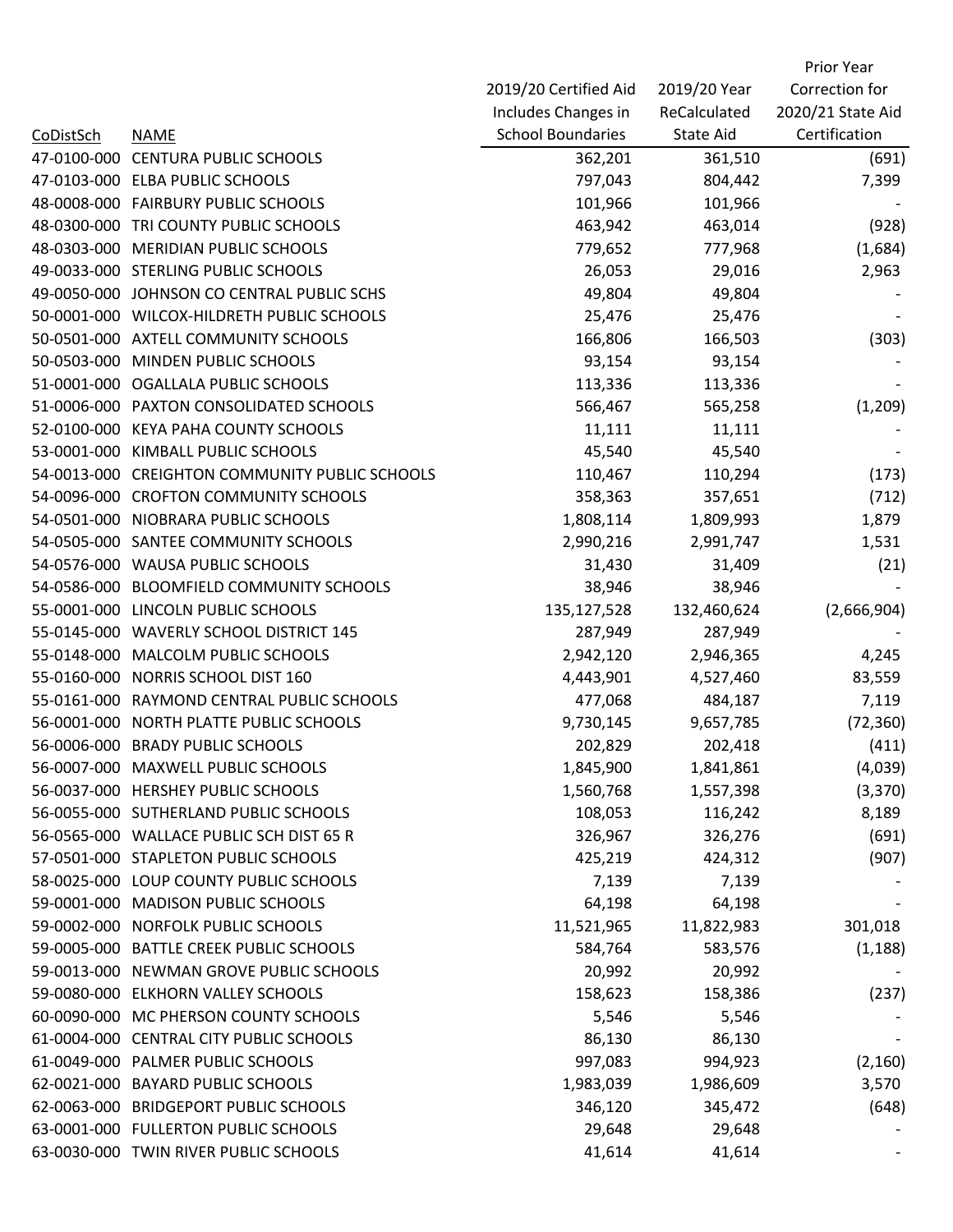|                  |                                                      |                          |              | Prior Year        |
|------------------|------------------------------------------------------|--------------------------|--------------|-------------------|
|                  |                                                      | 2019/20 Certified Aid    | 2019/20 Year | Correction for    |
|                  |                                                      | Includes Changes in      | ReCalculated | 2020/21 State Aid |
| <b>CoDistSch</b> | <b>NAME</b>                                          | <b>School Boundaries</b> | State Aid    | Certification     |
| 64-0023-000      | JOHNSON-BROCK PUBLIC SCHOOLS                         | 898,710                  | 896,810      | (1,900)           |
|                  | 64-0029-000 AUBURN PUBLIC SCHOOLS                    | 2,876,678                | 2,886,896    | 10,218            |
|                  | 65-0011-000 SUPERIOR PUBLIC SCHOOLS                  | 353,634                  | 362,200      | 8,566             |
|                  | 65-2005-000 SOUTH CENTRAL NEBRASKA UNIFIED 5         | 77,111                   | 77,111       |                   |
| 66-0027-000      | SYRACUSE-DUNBAR-AVOCA SCHOOLS                        | 101,413                  | 101,413      |                   |
| 66-0111-000      | NEBRASKA CITY PUBLIC SCHOOLS                         | 4,087,031                | 3,859,890    | (227, 141)        |
|                  | 66-0501-000 PALMYRA DISTRICT OR 1                    | 928,114                  | 933,456      | 5,342             |
| 67-0001-000      | PAWNEE CITY PUBLIC SCHOOLS                           | 937,618                  | 940,518      | 2,900             |
| 67-0069-000      | LEWISTON CONSOLIDATED SCHOOLS                        | 402,878                  | 402,014      | (864)             |
| 68-0020-000      | PERKINS COUNTY SCHOOLS                               | 47,287                   | 47,287       |                   |
| 69-0044-000      | HOLDREGE PUBLIC SCHOOLS                              | 166,733                  | 166,733      |                   |
| 69-0054-000      | BERTRAND PUBLIC SCHOOLS                              | 24,229                   | 24,229       |                   |
| 69-0055-000      | LOOMIS PUBLIC SCHOOLS                                | 524,345                  | 523,222      | (1, 123)          |
| 70-0002-000      | PIERCE PUBLIC SCHOOLS                                | 325,721                  | 325,181      | (540)             |
| 70-0005-000      | PLAINVIEW PUBLIC SCHOOLS                             | 35,195                   | 35,195       |                   |
|                  | 70-0542-000 OSMOND COMMUNITY SCHOOLS                 | 117,052                  | 116,857      | (195)             |
| 71-0001-000      | <b>COLUMBUS PUBLIC SCHOOLS</b>                       | 16,030,899               | 16,247,343   | 216,444           |
| 71-0005-000      | LAKEVIEW COMMUNITY SCHOOLS                           | 78,314                   | 78,314       |                   |
| 71-0067-000      | HUMPHREY PUBLIC SCHOOLS                              | 587,832                  | 586,665      | (1, 167)          |
| 72-0015-000      | <b>CROSS COUNTY COMMUNITY SCHOOLS</b>                | 194,923                  | 194,599      | (324)             |
|                  | 72-0019-000 OSCEOLA PUBLIC SCHOOLS                   | 33,382                   | 33,382       |                   |
|                  | 72-0032-000 SHELBY - RISING CITY PUBLIC SCHOOLS      | 507,864                  | 506,828      | (1,036)           |
| 72-0075-000      | HIGH PLAINS COMMUNITY SCHOOLS                        | 28,964                   | 28,964       |                   |
| 73-0017-000      | MC COOK PUBLIC SCHOOLS                               | 4,949,219                | 5,095,713    | 146,494           |
| 73-0179-000      | SOUTHWEST PUBLIC SCHOOLS                             | 111,994                  | 111,799      | (195)             |
|                  | 74-0056-000 FALLS CITY PUBLIC SCHOOLS                | 170,161                  | 169,988      | (173)             |
|                  | 74-0070-000 HUMBOLDT TABLE ROCK STEINAUER            | 43,385                   | 43,385       |                   |
| 75-0100-000      | ROCK COUNTY PUBLIC SCHOOLS                           | 285,744                  | 285,161      | (583)             |
| 76-0002-000      | <b>CRETE PUBLIC SCHOOLS</b>                          | 10,654,387               | 10,566,690   | (87, 697)         |
|                  | 76-0044-000 DORCHESTER PUBLIC SCHOOL                 | 125,547                  | 125,310      | (237)             |
|                  | 76-0068-000 FRIEND PUBLIC SCHOOLS                    | 34,346                   | 34,346       |                   |
|                  | 76-0082-000 WILBER-CLATONIA PUBLIC SCHOOLS           | 291,635                  | 298,802      | 7,167             |
|                  | 77-0001-000 BELLEVUE PUBLIC SCHOOLS                  | 52,595,765               | 52,567,811   | (27, 954)         |
|                  | 77-0027-000 PAPILLION LA VISTA COMMUNITY SCHOOLS     | 38,387,569               | 38,328,893   | (58, 676)         |
|                  | 77-0037-000 GRETNA PUBLIC SCHOOLS                    | 19,525,676               | 19,524,765   | (911)             |
|                  | 77-0046-000 SPRINGFIELD PLATTEVIEW COMMUNITY SCHOOLS | 231,303                  | 231,329      | 26                |
|                  | 78-0001-000 ASHLAND-GREENWOOD PUBLIC SCHS            | 915,788                  | 870,195      | (45, 593)         |
|                  | 78-0009-000 YUTAN PUBLIC SCHOOLS                     | 2,104,897                | 2,108,034    | 3,137             |
|                  | 78-0039-000 WAHOO PUBLIC SCHOOLS                     | 252,330                  | 252,135      | (195)             |
|                  | 78-0072-000 MEAD PUBLIC SCHOOLS                      | 450,226                  | 449,298      | (928)             |
|                  | 78-0107-000 CEDAR BLUFFS PUBLIC SCHOOLS              | 3,072,692                | 3,124,575    | 51,883            |
| 79-0002-000      | MINATARE PUBLIC SCHOOLS                              | 2,686,071                | 2,685,700    | (371)             |
| 79-0011-000      | MORRILL PUBLIC SCHOOLS                               | 1,562,027                | 1,566,087    | 4,060             |
|                  | 79-0016-000 GERING PUBLIC SCHOOLS                    | 9,233,169                | 9,179,729    | (53, 440)         |
|                  | 79-0031-000 MITCHELL PUBLIC SCHOOLS                  | 4,629,439                | 4,632,357    | 2,918             |
|                  |                                                      |                          |              |                   |